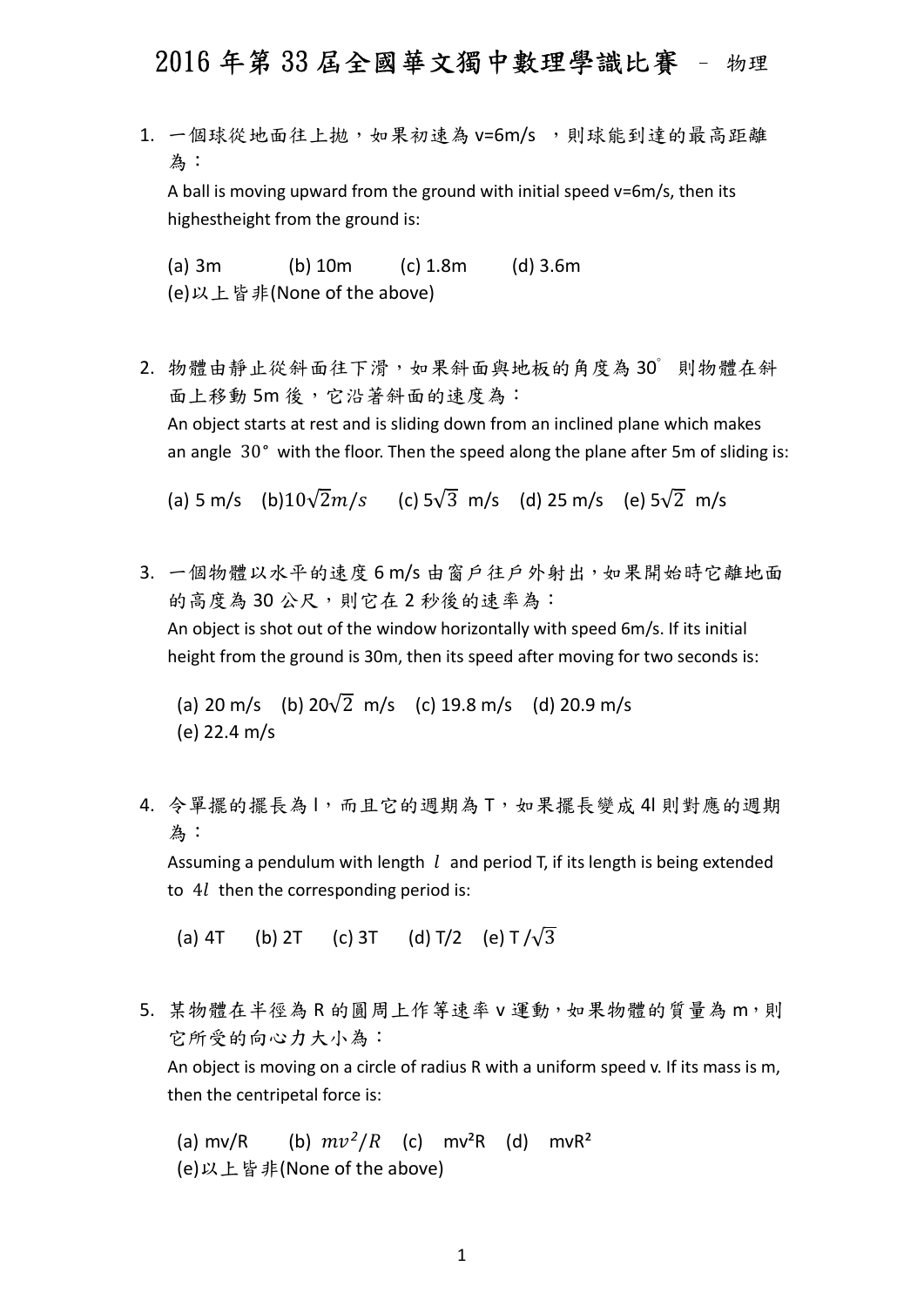6. 某物體受一個彈簧的力 F 作週期性運動,如果 F=-kx,(x 為物體離開平衡 點的距離)而且m為物體之質量,則物體的最高速度 VM與最大距離 XM 的關係為:

An object of mass m is moving periodically under the force F=-kx (x is the distance measured from its equilibrium point), then the maximum speed  $v_M$ and the maximum distance  $x_M$  are related as:

(a)  $x_M \propto v_M$  (b)  $x_M \propto v_M^2$  (c)  $x_M \propto \sqrt{Vm}$  (d)  $x_M \propto 1/v_M$ (e) 以上皆非(None of the above)

7. 質量為 m 的物體以初速 v<sup>0</sup> 在地面上滑動。如果地面與物體之間的磨擦 係數為μ,當物體的速度 v=vo/2, 它所移動的距離為(令 g 為重力加速 度):

A piece of mass m is sliding on a frictional floor with the initial speed  $v_0$ . If the coefficient of friction is  $\mu$ , then at the speed  $\nu = \nu_0/2$  the distance traveled is (g is the gravity acceleration):

- (a)  $3v_{\rm s}^{2}/\mu$ g  $\frac{3}{8}v_s^2/\mu$ g (c) $\mu$ g/(2 $v_s^2$ ) (d)g/(2 $v_s^2$ ) (e)以上皆非(None of the above)
- 8. 设 R 為任何一個行星(如火星)與太陽的距離, T 為它繞太陽的週期, m 和 M 分別為行星及太陽的質量,則 $R^3/T^2$ 為(G 為萬有引力常數): If m and M are the masses of the planet and the Sun, respectively, andR is the distance of the planet from the Sun, then $R^3/T^2$  is (T is the period of the planetary motion and G is the Newton's constant):

(a)  $GM/16\pi^3$  (b)  $GM/8\pi$  (c) $Gm/16\pi$  (d)  $GM/4\pi^2$  (e) $Gm/4\pi^2$ 

9. 質量為m的隕石以速度 vo從無窮處向太陽靠近,如果它與太陽最近的 距離為 b,該隕石在離開太陽後的速率為 v 時的角動量 L 為:(令太陽半 徑為 R)

A meteorite is moving from infinity toward the Sun with an initial speed $v(0)=$  $v<sub>0</sub>$  and its closest distance from the Sun is b. Then after the meteorite is moving away from the Sun at a speed  $v$ , its angular momentum L is:

(a)  $mv<sup>2</sup>/R$  (b)mbv (c) mbv<sub>o</sub> (d) $mv<sub>o</sub> b<sup>2</sup>/R$ 

(e)以上皆非(None of the above)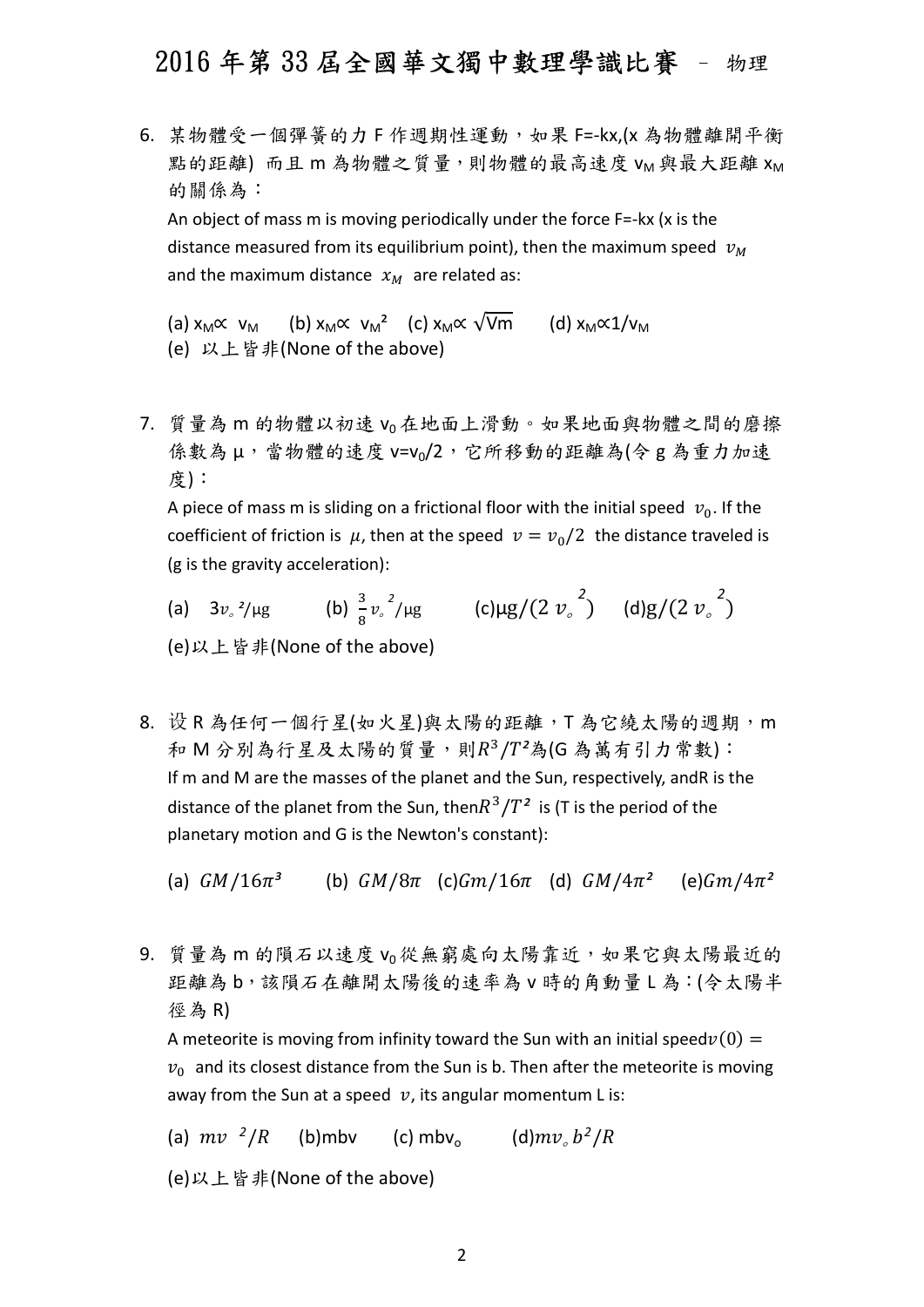$10.$  兩個質量和電荷均為相等的點電荷 $(Q_A=Q_B=Q)$ 。如果開始時 B 在 x= $0$  處 为静止,而A在 x=-∞處以 vo 速度往 B 的方向移動,則當 A 到達 x=0 时, B 的速度為:

Two identical point charges  $Q_A = Q_B = Q$  have the same mass. If initially B is at rest at x=0 and A is located at x=-  $\infty$  and moving toward B with speed $v_0$ , then what is the speed of B when A is located at x=0?

- (a)  $v_a$  (b)  $v_a/2$  (c)  $v_a/4$  (d)  $2v_a$
- (e) 以上皆非(None of the above)
- 11.由單位推算繩子波的傳遞速度 v 與它的張力 T 及質量密度ρ的關係為: From dimension consideration, the speed (v) of wave on a rope is related to its density (ρ) and its tension (T) as:
	- (a)  $\rho/T$  (b)  $T/\rho$  (c)  $T^2/\rho^2$  (d)  $\sqrt{T/\rho}$

(e)以上皆非(None of the above)

12. 聲波的強度 I(單位為 Watt/m<sup>2</sup>),則 I 與聲波的振幅 A 的關係為: The intensity of wave I (with unit  $Watt/m^2$ ) is related to its amplitude A as:

(a) ∝A (b) ∝A<sup>2</sup> (c) ∝A<sup>3</sup> (d)∝ A<sup>4</sup> (e) ∝  $\sqrt{A}$ 

13. 一個進行波 m 的形式為 y=Acos (4πt - 8πx),則它的波速為: A traveling wave has the form $y = Acos(4\pi t - 8\pi x)$ , then the wave speed is:

(a)  $4\pi m/s$  (b)  $4m/s$  (c) 8  $m/s$  (d) 0.5 $m/s$  (e) 2.5 $m/s$ 

- 14.在標準狀態下,摩爾數為 n 的氫氣的體積為(單位為公升): Under standard temperate and pressure (STP), n moles of hydrogen gas has a volume (with unit litre) of:
	- (a) 22.4 $\times \sqrt{n}$  (b) 22.4/ $\sqrt{n}$  (c) 22.4n (d) 22.4/n (e) 22.4n<sup>2</sup>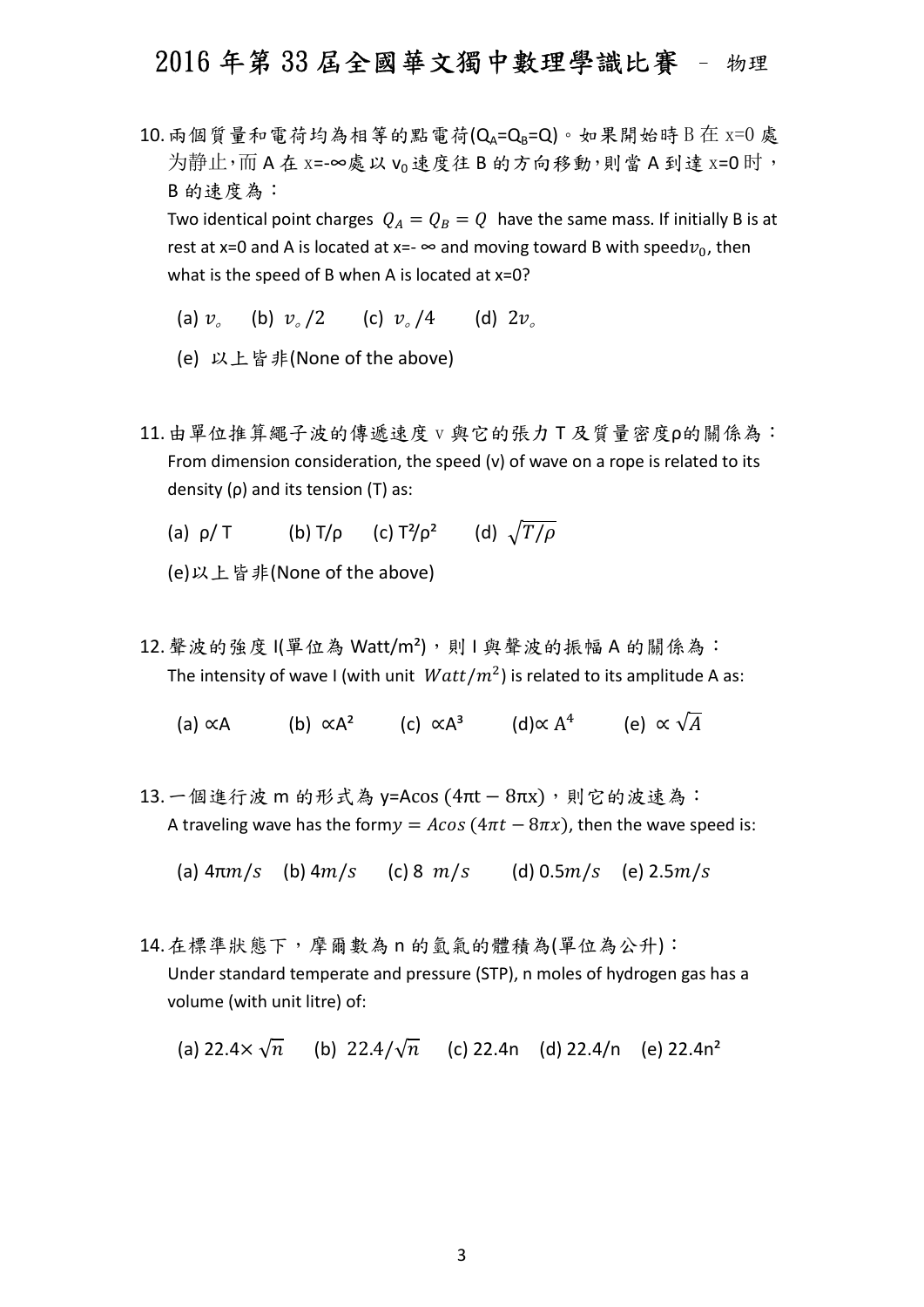15.1mole 的理想氣體在標準狀態下它的能量為(理想氣體常數為 8.31J/molK)

One mole of ideal gas at standard standard temperate and pressure (STP) has an energyof (ideal gas constant = 8.31J/molK):

(a) 3403J (b) 3403Cal (c) 860J (d) 8600J (e) 1508Cal

16. 電阻 R<sub>1</sub> 及 R<sub>2</sub> 並聯接在一個電動勢為 ε 的電池(設電池內阻為 r), 則在 R<sub>1</sub> 上的電流為:

Two resistors  $R_1$  and  $R_2$  are connected in parallel and a battery of electromotive force (EMF)εis applied on those resistors.If the internal resistance of the battery is r, then the current on  $R_1$  is:

- (a)  $\varepsilon/(R_1+R_2)$ (b)  $\epsilon/(R_1+R_2)^2$  (c)  $\epsilon R_2/[R_1(R_2+r)+R_2r]$ (d)  $\epsilon R_1/[R_1(R_2+r)+R_2r]$  (e)  $\forall \bot \land \exists r$  (None of the above)
- 17. 內阻為 r 的電池,與一個電阻 R 連接,如果電池的電動勢為 ε,則它輸 出的最大功率為: A battery of electromotive force (EMF)ε with internal resistance r is connected to an external resistor R, then its maximum output power is:

(a)  $\epsilon^2 r/R^2$  (b)  $\epsilon^2/4R$  (c)  $\epsilon^2/3r$  (d)  $\epsilon^2/5R$  (e)  $\epsilon^2R/r$ 

- 18. 兩個相同的靜止電荷 Q 在 x 軸上, 它們的座標分別為(a,0)及(-a,0)。第 三個電荷  $Q_1$ 開始為靜止,其座標為 $(0, b)$ , 如果 $QQ_1 < 0$ 則  $Q_1$ 的運動為: Two identical fixed charges Q at rest on the x-axis with coordinates  $(a, 0)$  and  $(-a, 0)$ . Another charge  $Q_1$  at rest is located at  $(0, b)$ If $QQ_1 < 0$  then its motion is:
	- (a) (0,b)→(0,∞) (b)(0,b)→(0,- ∞) (c) 週期性運動 periodic motion
	- (d) 簡諧震盪 harmonic motion (e) 以上皆非(None of the above)
- 19. 三個相同電荷q在 x 軸上的座標分別為(0,0),(a,0)及(0,-a) 則在點(0,a)上 的電場大小為:

Three identical charges q are located at  $(0,0)$ ,  $(a, 0)$  and  $(0, -a)$ , then the electric field at the point  $(0, a)$  is:

(a) 
$$
\frac{3q}{4\pi\epsilon_{0} a^2}
$$
 (b)  $\frac{q}{4\pi\epsilon_{0} a}$  (c)  $\frac{q}{4\pi\epsilon_{0} a^2} \left(\frac{1+\sqrt{2}}{\sqrt{2}}\right)$  (d)  $\frac{q\sqrt{2}}{4\pi\epsilon_{0} a^2}$  (e)  $\frac{3q(2+\sqrt{2})}{4\pi\epsilon_{0} a^2}$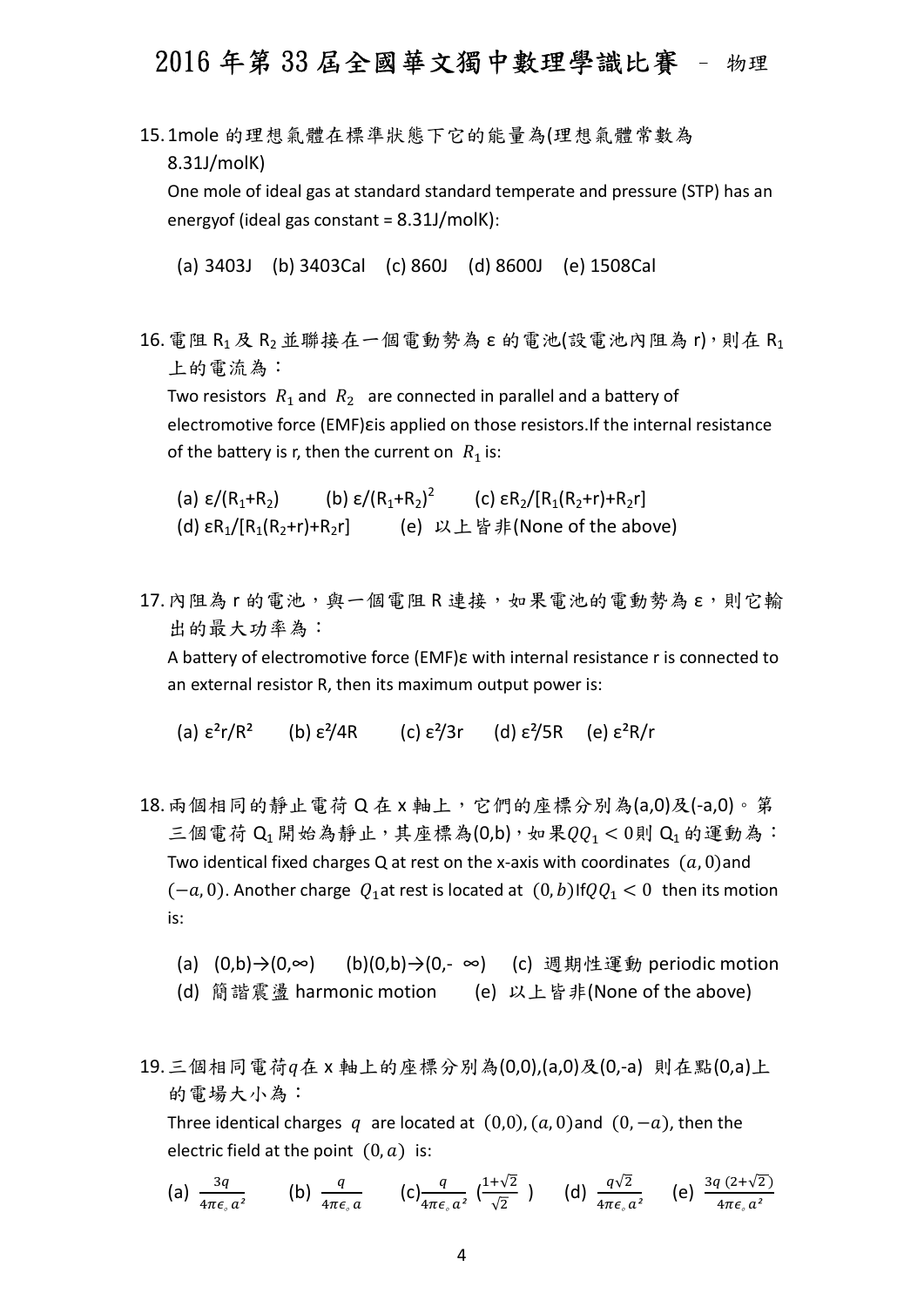- 20.一個電容器的電容 C 為 0.2μF。如果它兩端的電壓為 5V,則電容器中儲 存的電荷 Q 為: A capacitor C =  $0.2\mu$ F. If the potential across its two ends is 5V, then the charge (Q) storage on the capacitor is:
	- (a)  $10\mu$ Coul (b)  $20\mu$ Coul (c)  $10^{-6}$ Coul (d)  $10^{-1}$  Coul (e)以上皆非(None of the above)
- 21.自感為 L 的線圈及電容器(電容為 C)並聯在一起。如果線圈的電流為最 大值 IM 時,則電容器的電荷 Q 為: A coil of self induction L is connected in parallel with a capacitor C. If the coil has the maximum current  $I_M$  then the charge Q on the capacitor is:
	- (a) 0 (b)  $I_M\sqrt{LC}$  (c) $I_M/\sqrt{LC}$  (d)  $I_M/LC$  (e) $I_M LC$
- 22. 家用交流電的電壓為 240V,則對應的電壓最大值約為: The alternating voltage in the house is 240V, then the maximum value of the house supply can reach:

(a) 480V (b) 360V (c) 330V (d) 339V (e) 412V

 $\overrightarrow{23}$ .電荷 q 在一個均勻磁場 $\overrightarrow{B}$ 。中運動,如果電荷的運動永遠與 $B_s$ 垂直,則 以下敘述取一項為正確:

A charge q is moving in a uniform  $\overrightarrow{B_{\circ}}$  field. If the motion is always perpendicular

- to  $\overrightarrow{B}_{\circ}$ , then which of the following statements is correct?
- (a) 速度 V 隨時間增加(Its speed v always increase with time)
- (b) V 隨時間減少(Its speed always decreases)
- (c) 半徑 R 反比於磁場(Its radiusR is inversely proportional to B)
- (d) 半徑 R 正比於 B(R is proportional to B)
- (e) 以上皆非(None of the above)